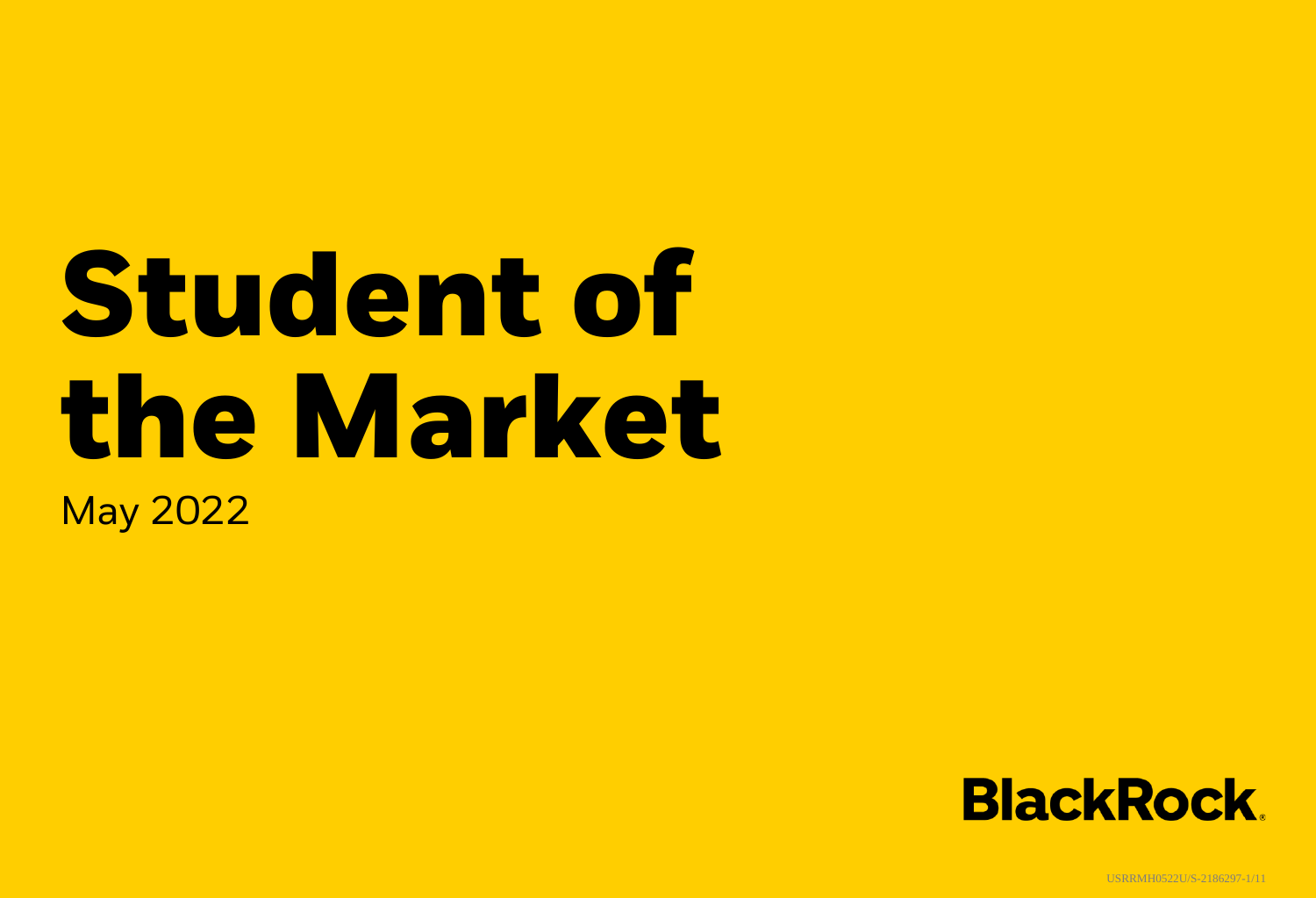### <span id="page-1-0"></span>**Student of the Market**

May 2022

| <b>Bond market</b><br>returns | <b>Rolling</b><br>returns for<br><b>U.S. bonds</b> | <b>Returns</b><br>following bad<br>bond returns | <b>Fed rate</b><br><b>hikes</b> |
|-------------------------------|----------------------------------------------------|-------------------------------------------------|---------------------------------|
| <b>Stocks</b>                 | <b>Stocks</b>                                      | <b>Seasonal</b>                                 | <b>Inflation-</b>               |
| market                        | market                                             | stock and                                       | adjusted                        |
| returns                       | volatility                                         | bond returns                                    | returns                         |

Source: Morningstar as of 4/30/22. Past performance is no guarantee of future results. Index performance is shown for illustrative purposes only. You cannot invest directly in an index.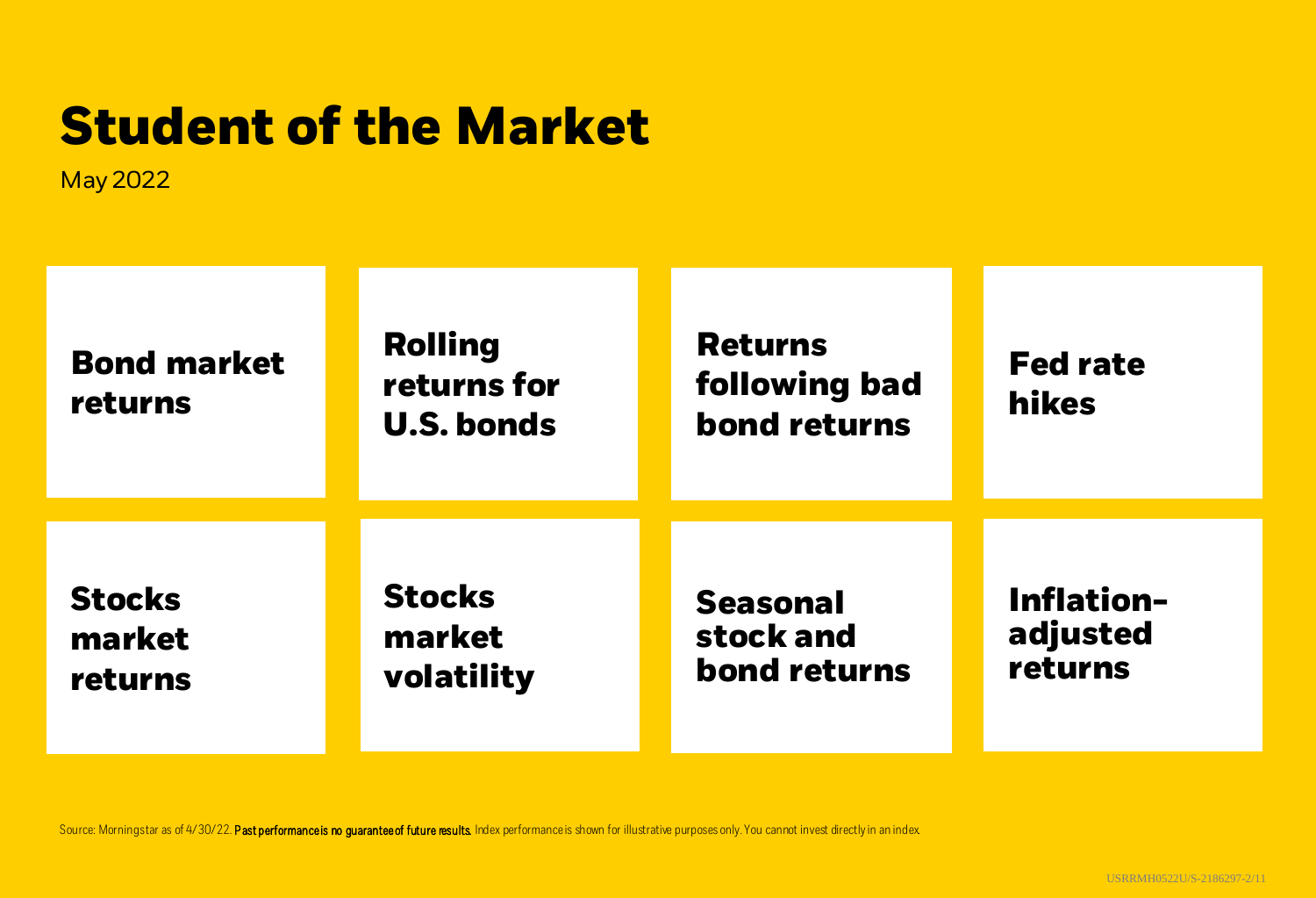## <span id="page-2-0"></span>**Worst ever start to a year for bonds**

2022 is on pace to be the worst year ever for bonds



#### **Returns following the 10 worst starts to a year**

Since 1926, returns for the next 8 and 12 months

| Year | First 4<br>months | Next 8<br>months | Next 12<br>months |  |
|------|-------------------|------------------|-------------------|--|
| 2022 | $-9.5$            | P                | P                 |  |
| 1994 | $-3.6$            | 0.8              | 7.3               |  |
| 1974 | $-3.2$            | 9.2              | 8.6               |  |
| 1981 | $-3.1$            | 9.7              | 17.1              |  |
| 2021 | $-2.6$            | 1.1              | -8.5              |  |
| 1996 | $-2.3$            | 6.1              | 7.1               |  |
| 2018 | $-2.2$            | 2.3              | 5.3               |  |
| 1990 | $-1.7$            | 10.9             | 15.2              |  |
| 1937 | $-1.4$            | 3.0              | 6.7               |  |
| 1987 | $-1.1$            | 3.9              | 7.3               |  |
| Avg  | $-3.1$            | 5.2              | 7.3               |  |

Source: Morningstar as of 4/30/22. U.S. bonds represented by the IA SBBI US Gov IT Index from 1/1/26 to 1/3/89 and the Bloomlerg U.S. Agg Bond TR Index from 1/3/89 to 4/30/22. Past performance does not guarantee or indicat performance is for illustrative purposes only. You cannot invest directly in the index.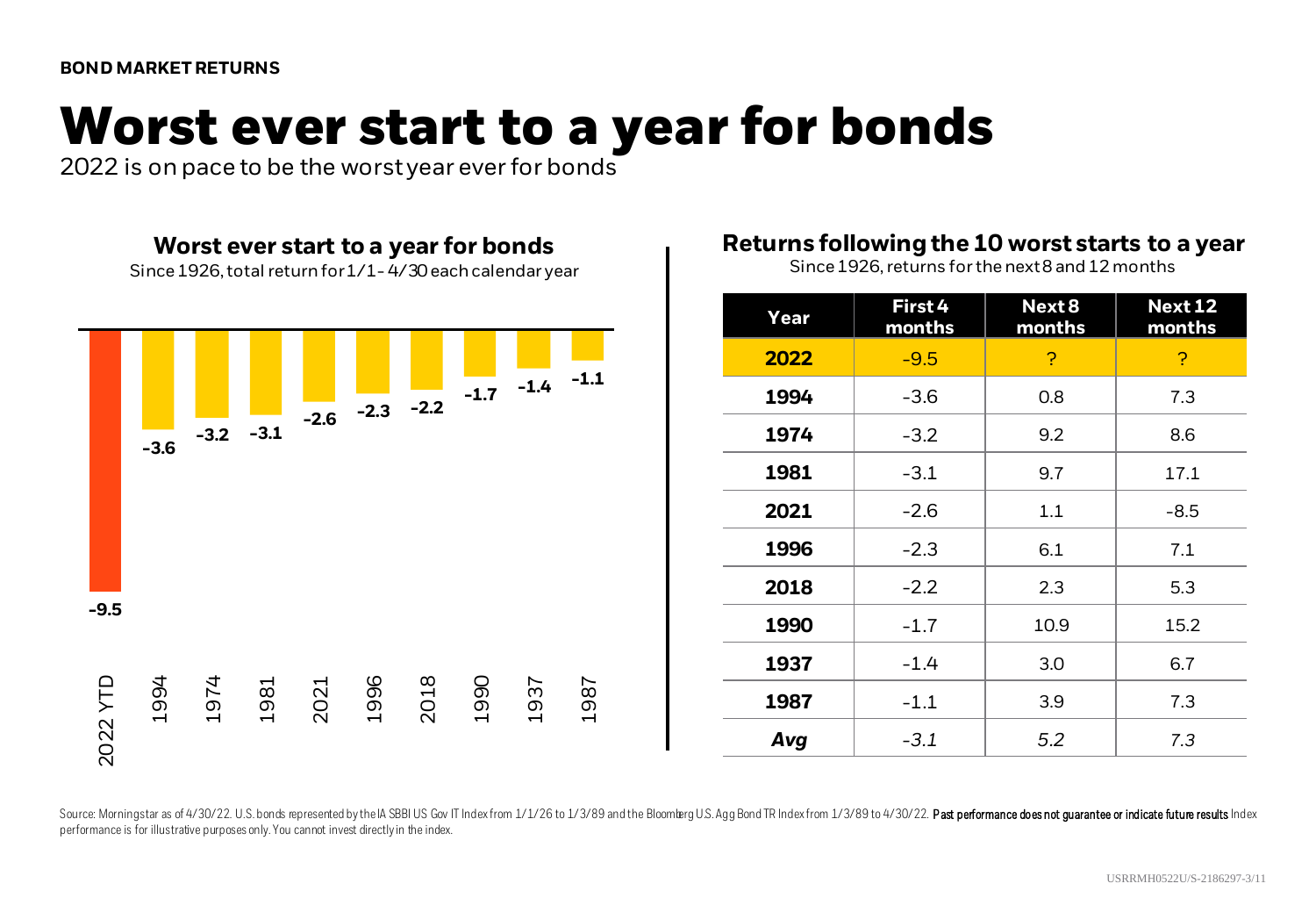### <span id="page-3-0"></span>**U.S. bonds: Percent of periods that earned a positive return**

#### **Percentage of U.S. bond rolling periods that are positive**

(1/1/26 - 4/30/22)



#### **Current bond returns and historical rank**  $(1/1/26 - 4/30/22)$

|         | <b>U.S. Bonds</b> | <b>Worst period</b><br>since | <b>Historical</b><br>rank    |  |
|---------|-------------------|------------------------------|------------------------------|--|
| 1-month | $-3.8%$           | Feb 1980<br>$(-5.9%)$        | 3rd worst<br>(out of 1156)   |  |
| 6-month | $-9.5%$           | Mar 1980<br>$(-11.5\%)$      | 3rd worst<br>(out of 1151)   |  |
| 1-year  | $-8.5%$           | Mar 1980<br>$(-9.2\%)$       | 2nd worst<br>(out of 1145)   |  |
| 3-year  | 0.4%              | Sept 1981<br>$(-0.3%)$       | 12th worst<br>(out of 1121)  |  |
| 4-year  | 1.6%              | Nov 2018<br>$(1.2\%)$        | 111th worst<br>(out of 1109) |  |
| 5-year  | $1.2\%$           | Dec 1959<br>$(1.0\%)$        | 21st worst<br>(out of 1097)  |  |

Source: Morningstar as of 4/30/22. U.S. bonds represented by the IA SBBI US Gov IT Index from 1/1/26 to 1/3/89 and the Bloomlerg U.S. Agg Bond TR Index from 1/3/89 to 4/30/22. Past performance does not guarantee or indicat performance is for illustrative purposes only. You cannot invest directly in the index.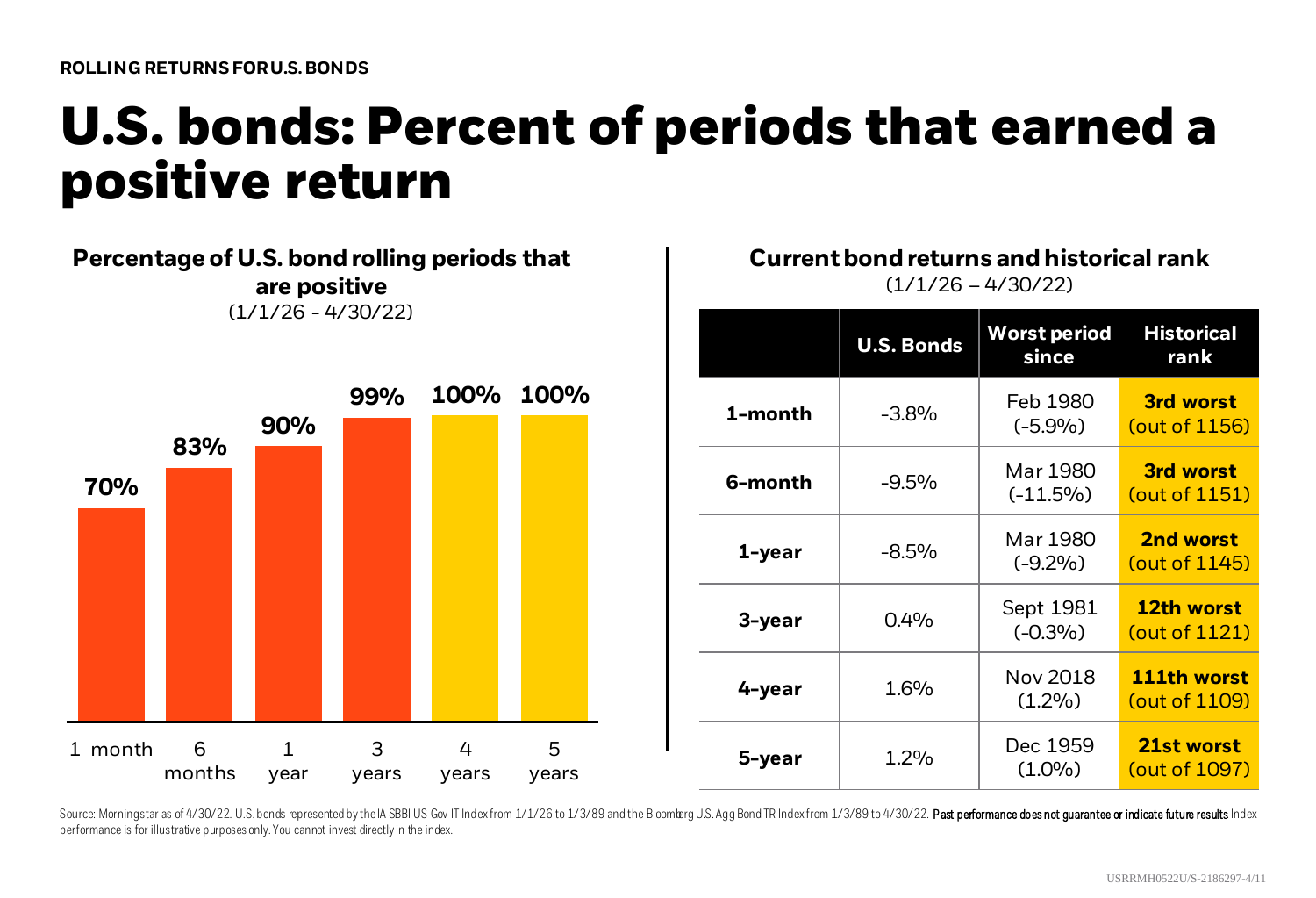# <span id="page-4-0"></span>**Returns following bad periods for bonds**

#### **Worst 1-year bond periods (price return only)**

Since 1926, 25 worst 1-year periods (price only, ex-income)

|               | <b>Bond return</b> |              |              | Stock total return Bond total return Bond price return |
|---------------|--------------------|--------------|--------------|--------------------------------------------------------|
|               | (price only)       | 1 year later | 1 year later | 1 year later                                           |
| <b>Mar-80</b> | $-17.3$            | 40.1         | 13.1         | 1.6                                                    |
| Feb-80        | $-16.4$            | 21.6         | 10.5         | $-0.5$                                                 |
| <b>Jul-81</b> | $-15.3$            | $-13.3$      | 20.5         | 6.1                                                    |
| <b>Jun-81</b> | $-15.2$            | $-11.5$      | 13.4         | $-0.3$                                                 |
| Aug-81        | $-14.2$            | 3.2          | 29.9         | 14.3                                                   |
| $Sep-81$      | $-13.5$            | 9.9          | 35.2         | 19.2                                                   |
| $May-81$      | $-13.2$            | $-10.7$      | 14.9         | 1.2                                                    |
| Apr-81        | $-12.1$            | $-7.4$       | 17.1         | 3.2                                                    |
| <b>Jan-80</b> | $-11.3$            | 19.5         | 6.0          | $-4.6$                                                 |
| Sep-80        | $-11.2$            | $-2.7$       | $-2.6$       | $-13.5$                                                |
| Aug-80        | $-11.1$            | 5.4          | $-3.6$       | $-14.2$                                                |
| <b>May-84</b> | $-10.5$            | 31.7         | 30.2         | 16.1                                                   |
| <b>Apr-22</b> | $-10.4$            | P.           | P.           | P.                                                     |
| Oct-94        | $-10.0$            | 26.4         | 15.7         | 7.6                                                    |
| <b>Nov-80</b> | $-9.6$             | $-5.4$       | 13.4         | 0.5                                                    |
| <b>Nov-94</b> | $-9.6$             | 37.0         | 17.6         | 9.6                                                    |
| <b>Dec-94</b> | $-9.5$             | 37.6         | 18.5         | 10.4                                                   |
| <b>Jun-84</b> | $-9.5$             | 31.0         | 29.9         | 16.0                                                   |
| Sep-94        | $-9.5$             | 29.8         | 14.1         | 6.1                                                    |
| <b>Oct-79</b> | $-9.4$             | 32.1         | 3.4          | $-6.7$                                                 |
| Sep-69        | $-9.2$             | $-6.2$       | 11.12        | 3.1                                                    |
| <b>Jan-95</b> | $-9.1$             | 38.7         | 17.0         | 9.1                                                    |
| <b>Apr-84</b> | $-8.7$             | 17.7         | 19.9         | 6.7                                                    |
| <b>Sep-87</b> | $-8.2$             | $-12.4$      | 13.3         | 3.5                                                    |
| <b>Jan-00</b> | $-8.1$             | $-0.9$       | 13.8         | 6.2                                                    |
| Avq           | $-11.3$            | 13.0         | 13.9         | 4.2                                                    |

### **Following the worst 1-year price returns for bonds**

Since 1926, average 1-year returns after (price only)



Source: Morningstar as of 4/30/22. U.S. bonds represented by the IA SBBI US Gov IT Index from 1/1/26 to 1/3/89 and the Bloomlerg U.S. Agg Bond TR Index from 1/3/89 to 4/30/22, U.S. stocks are represented by the S&P 500 Ind 4/30/22 and the IA SBBI U.S. Lrg Stock Tr USD Index from 1/1/26 to 3/4/57, unmanaged indexes that are generally considered representative of the U.S. stock market during each given time period. Bonds (price returns only) a US Gov IT Cap App Index from 1/1/26 to 1/3/89 and the Bloomberg U.S. Agg Bond PRIndex from 1/3/89 to 4/30/22. Past performance does not quarantee or indicate future results. Index performance is for illustrative purposes o directly in the index.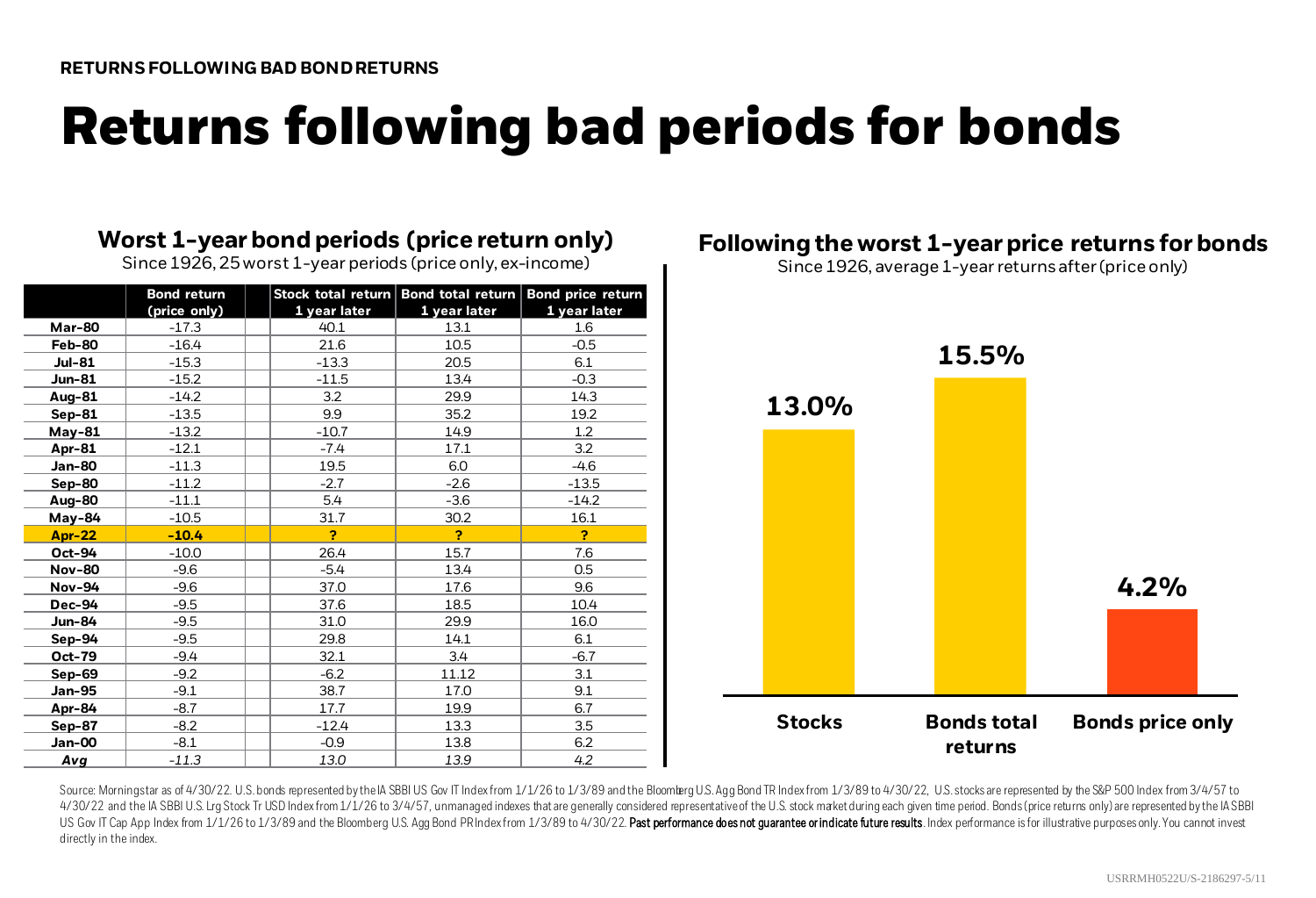### <span id="page-5-0"></span>**The Fed raising rates by ½ percent or more**

### **Average returns following a Fed rate hike of ½ percent+**

(1/1/90 - 4/30/22)

| Hike<br>Date of        |                    |               | Return 6 months later | <b>Return 1 year later</b> |              |  |
|------------------------|--------------------|---------------|-----------------------|----------------------------|--------------|--|
| <b>Fedrate</b><br>hike | amount<br>(in bps) | <b>Stocks</b> | <b>Bonds</b>          | <b>Stocks</b>              | <b>Bonds</b> |  |
| May 16,<br>2000        | 50                 | $-3.8%$       | 7.8%                  | $-13.0%$                   | 13.8%        |  |
| Feb 1,<br>1995         | 50                 | 21.1%         | $9.0\%$               | 38.7%                      | 17.0%        |  |
| Nov 15,<br>1994        | 75                 | 14.3%         | $9.6\%$               | 29.8%                      | 16.8%        |  |
| Aug 16,<br>1994        | 50                 | 6.6%          | 2.8%                  | 24.5%                      | 10.5%        |  |
| May 17,<br>1994        | 50                 | 6.3%          | 0.2%                  | 22.3%                      | 10.7%        |  |
| Avg                    |                    | 8.9%          | 5.9%                  | 20.5%                      | 13.8%        |  |

#### **Average 6-month return after a Fed rate hike of ½ percent+**   $(1/1/90 - 4/30/22)$



Source: Morningstar as of 4/30/22. U.S. bonds represented by the IA SBBI US Gov IT Index from 1/1/26 to 1/3/89 and the Bloomberg U.S. Agg Bond TR Index from 1/3/89 to 4/30/22, U.S. stocks are represented by the S&P 500 Ind 4/30/22 and the IA SBBI U.S. Lrg Stock Tr USD Index from 1/1/26 to 3/4/57, unmanaged indexes that are generally considered representative of the U.S. stock maket during each given time period. Past performancedoes not guar results. Index performance is for illustrative purposes only. You cannot invest directly in the index.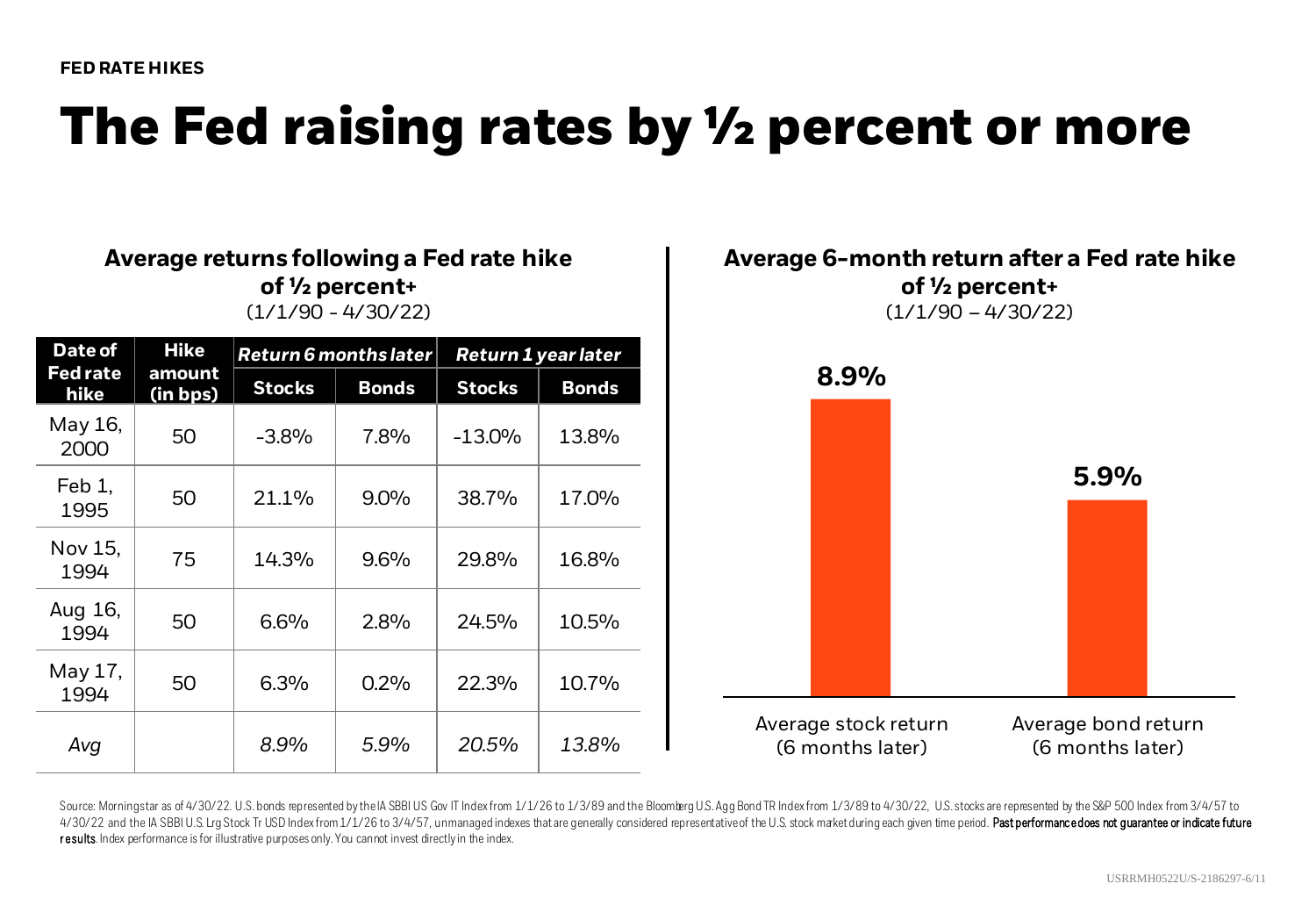# <span id="page-6-0"></span>**3rd worst start to a year for stocks**

2022 is on pace to be one of the worst years ever for stocks



### **Returns following the 10 worst starts to a year**

Since 1926, returns the next 8 and 12 months

| Year            | First 4<br>months | Next 8<br>months | Next 12<br>months |  |
|-----------------|-------------------|------------------|-------------------|--|
| 1932            | $-27.2$           | 26.2             | 54.6              |  |
| 1939            | $-16.3$           | 19.0             | 17.7              |  |
| <b>2022 YTD</b> | $-12.9$           | P                | ?                 |  |
| 1970            | $-10.4$           | 16.0             | 32.1              |  |
| 1941            | $-10.4$           | $-1.4$           | $-11.5$           |  |
| 1942            | $-10.3$           | 34.1             | 61.2              |  |
| 2020            | $-9.3$            | 30.5             | 46.0              |  |
| 1973            | -8.5              | $-6.7$           | $-12.6$           |  |
| 1960            | $-8.3$            | 9.5              | 24.2              |  |
| 1962            | $-8.0$            | $-0.8$           | 10.8              |  |
| Avg             | $-12.2$           | 14.1             | 24.7              |  |

Source: Morningstar as of 4/30/22.. U.S. stocks are represented by the S&P 500 Index from 3/4/57 to 4/30/22 and the IA SBBI US. Lrg Stock Tr USD Index from 1/1/26 to 3/4/57, unmanaged indexes that are generally considered U.S. stock market during each given time period. Past performance does not guarantee or indicate future results. Index performance is for illustrative purposes only. You cannot invest directly in the index.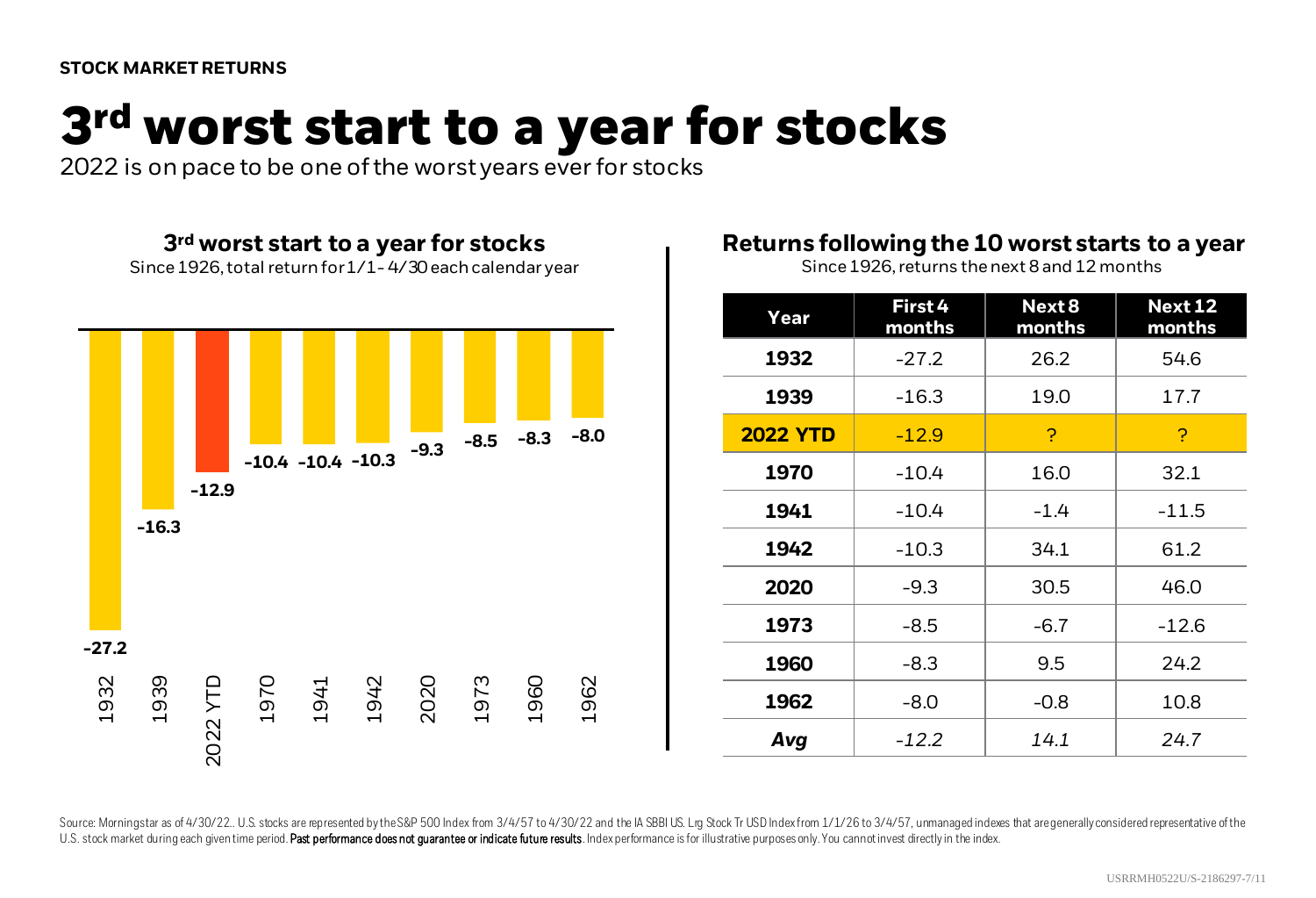<span id="page-7-0"></span>**[STOCK MARKET VOLATILITY](#page-1-0)**

# **Volatility picking up in 2022**

**Number of single day stock market returns of +/-2% or more**



S&P 500, past 20+ years by calendar year (1/1/01 - 4/30/22)

Source: Morningstar as of 4/30/22. Stock market represented by the S&P 500 Index.Past performance does not quarantee or indicate future results. Index performance is for illustrative purposes only. You cannot invest direct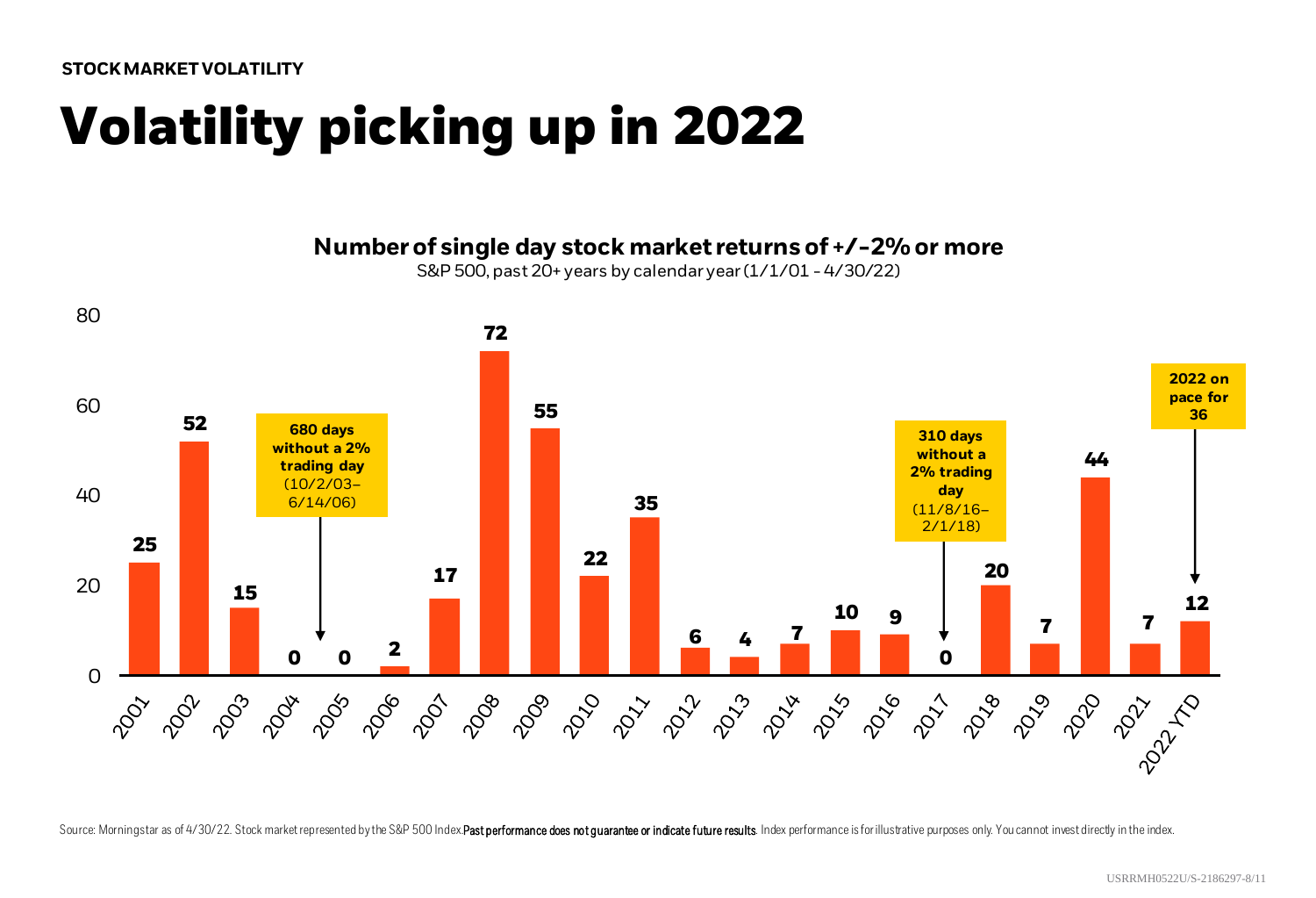### <span id="page-8-0"></span>**Stocks and bonds are entering a new seasonal return period**



Morningstar as of 4/30/22. U.S. stocks are represented by the S&P 500 TR Index from 3/4/57 to4/30/22 and the IASBBI US. Lrg Stock TR USD Index from 1/1/26 to 3/4/57, U.S. bonds represented by the IASBBI US Gov IT Index fro 1/3/89 and the Bloomberg U.S. Agg Bond TR Index from 1/3/89 to 04/30/22. Past performance does not quarantee or indicate future results. Index performance is for illustrative purposes only. You cannot invest directly in th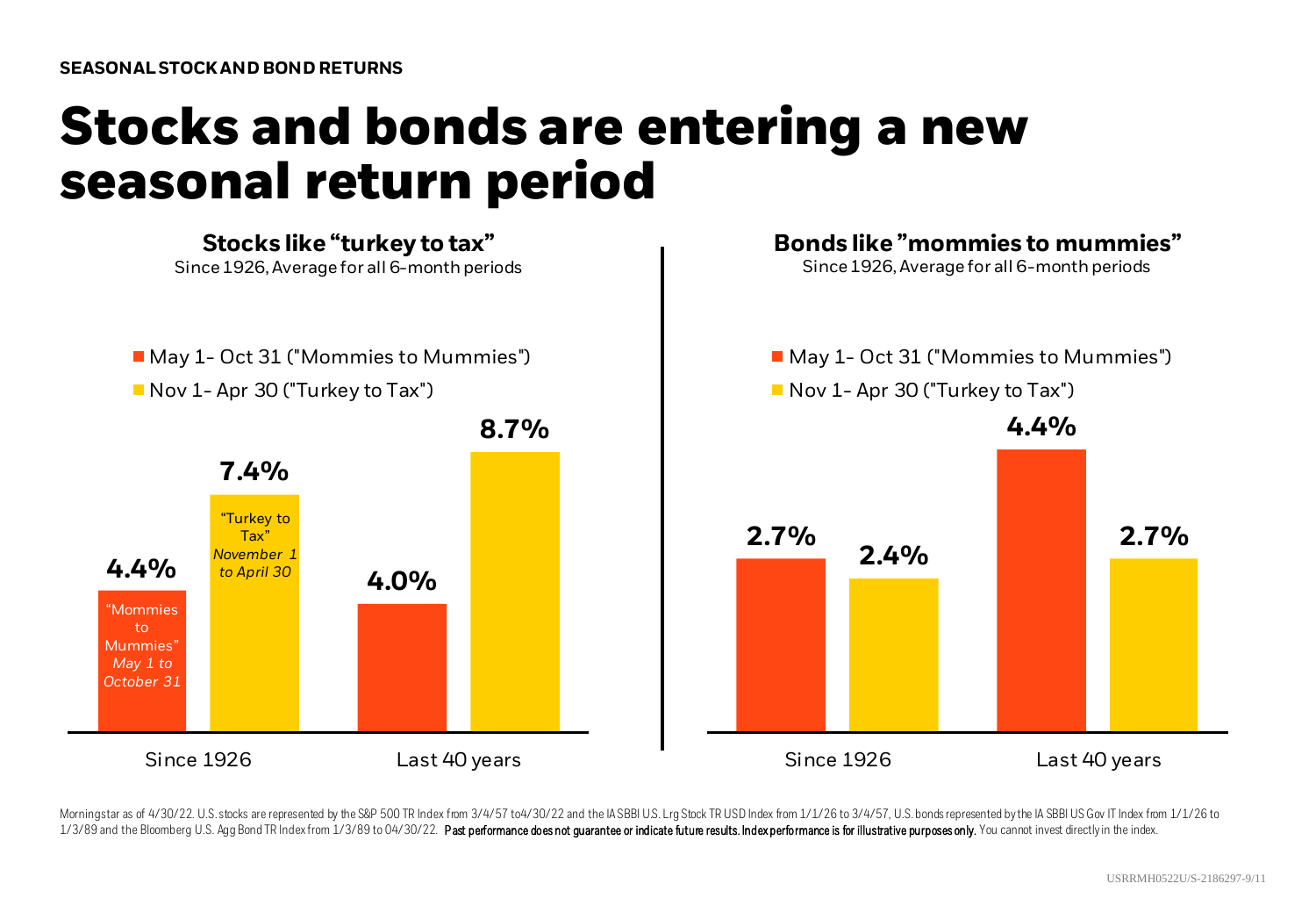### <span id="page-9-0"></span>**Inflation-adjusted returns are starting to look like the '40's and '50's**

**Inflation rate and inflation-adjusted asset class returns by decade** Inflation rate shown in bar graph as annualized for each decade, asset class returns shown in table as cumulative for each decade

### **5.6% 2.2% 2.5% 7.4% 5.1% 2.9% 2.5% 1.8% 5.1%** 1/1/30 – 4/30/22



|                                 |      | $1930's$   1940's   1950's   1960's   1970's   1980's   1990's   2000's   2010's |        |      |         |       |       |         |         | 2020's<br><b>YTD</b> |
|---------------------------------|------|----------------------------------------------------------------------------------|--------|------|---------|-------|-------|---------|---------|----------------------|
| Stocks (adjusted for inflation) | 22.3 | 42.0                                                                             | 371.9  | 65.3 | $-13.2$ | 206.6 | 299.2 | $-29.2$ | 200.4   | 19.4                 |
| Bonds (adjusted for inflation)  | 92.5 | $-29.2$                                                                          | $-8.1$ | 9.8  | $-3.6$  | 87.5  | 50.2  | 41.8    | 15.8    | $-13.2$              |
| Cash (adjusted for inflation)   | 29.9 | $-38.5$                                                                          | $-3.2$ | 14.0 | $-9.5$  | 42.6  | 21.2  | 2.3     | $-11.5$ | $-9.6$               |

Morningstar as of 4/30/22. U.S. stocks are represented by the IASBBI U.S.Lrg Stock Inflation adj USD Index, U.S. bonds by the IASBBI USIT Gov Inflation adj USD Index, cash represented by the IASBBI US 30 day Treasury bill performance does not quarantee or indicate future results. Index performance is for illustrative purposes only.You cannot invest directly in the index.